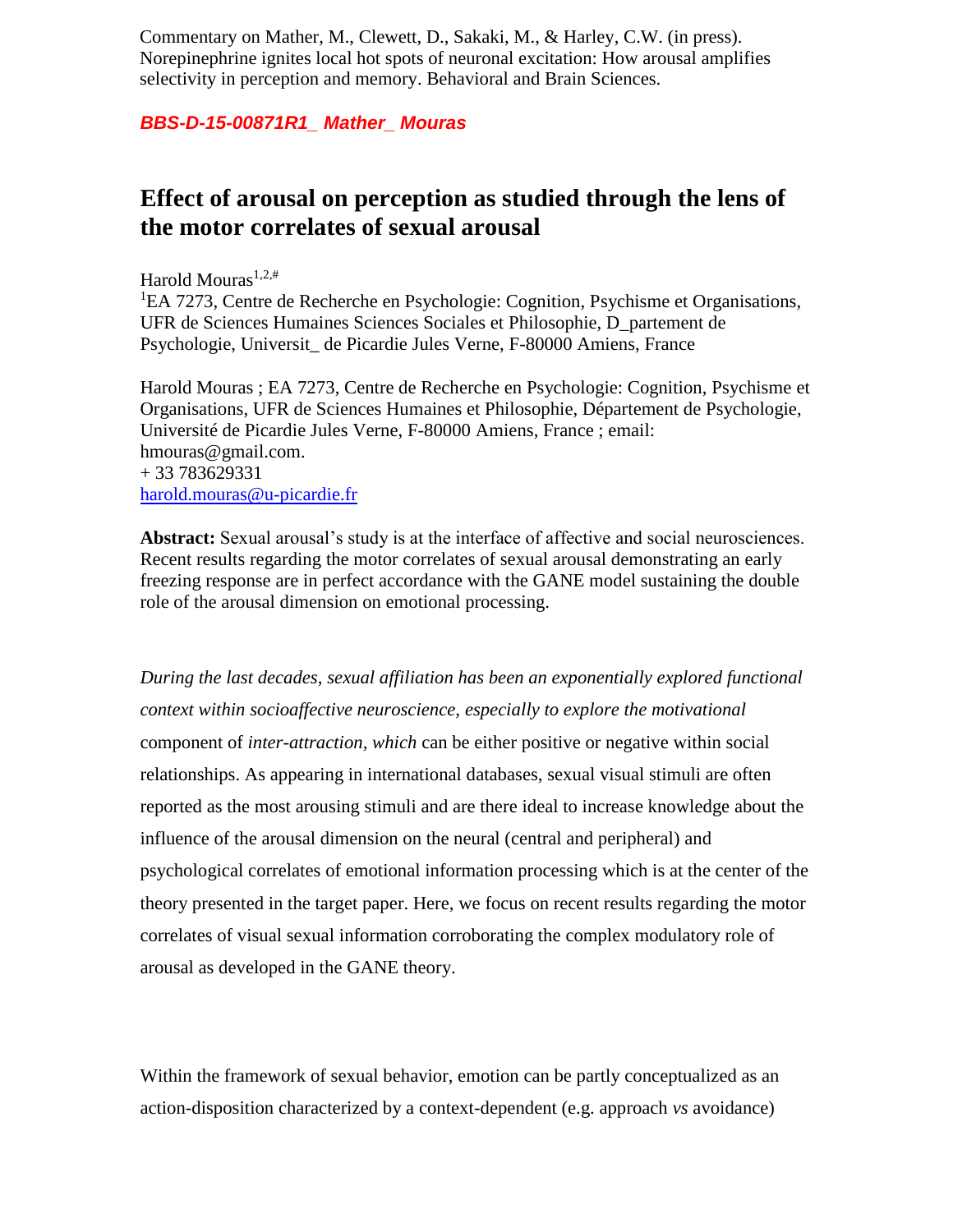behavioral component, which may be and mediated by automatic responses (Campbell et al., 1997; Panksepp and Biven, 2012). In that sense, emotion should influence several steps of the motor response (Bradley et al., 1992; H\_lbig et al., 2011; Williams et al., 1996) by inducing an *approach-behavior* to what promotes our well-being and our survival and an *avoidance-behavior* in response to painful experiences (Elliot and Covington, 2001). Albeit recent, most neuroimaging studies of sexual arousal made central in their theorethical model a motivational component. Several incentive motivation theories state that approach behavior is activated by appropriate incentives (Agmo, 1999; Bindra, 1974; Singer and Toates, 1987. This theoretical framework is supported by recent results showing in sexual condition increased behavioral responsiveness and interest (Both et al., 2004) as well as increased spinal tendon reflexes linearly with the arousal's level of the stimuli (Both et al., 2005).

Posture is a good index of motor correlates of emotional information processing and can be quantified by determining the body's Center Of Pressure's (COP ; Gurfinkel, 1973) displacements. Previous studies demonstrated the influence of emotion on decisionmaking processes (Damasio et al., 1996) through an emotional biasing of action selection, which might indicate the functioning of a Pavlovian system that innately regulates specified responses to reward - or punishment predictive stimuli (Ly et al., 2014). This is supported by numerous studies reporting respectively a behavioral activation *vs* inhibition in response to reward *vs* punishment (Guitart-Masip et al., 2011, 2012, 2014; Crockett et al., 2009; Cavanagh et al., 2013).

Contrary the primary hypothesis of an approach-type behavior, our recent study (Mouras et al., 2015) demonstrated a freezing-type response in response to sexually explicit stimuli (Figure 1).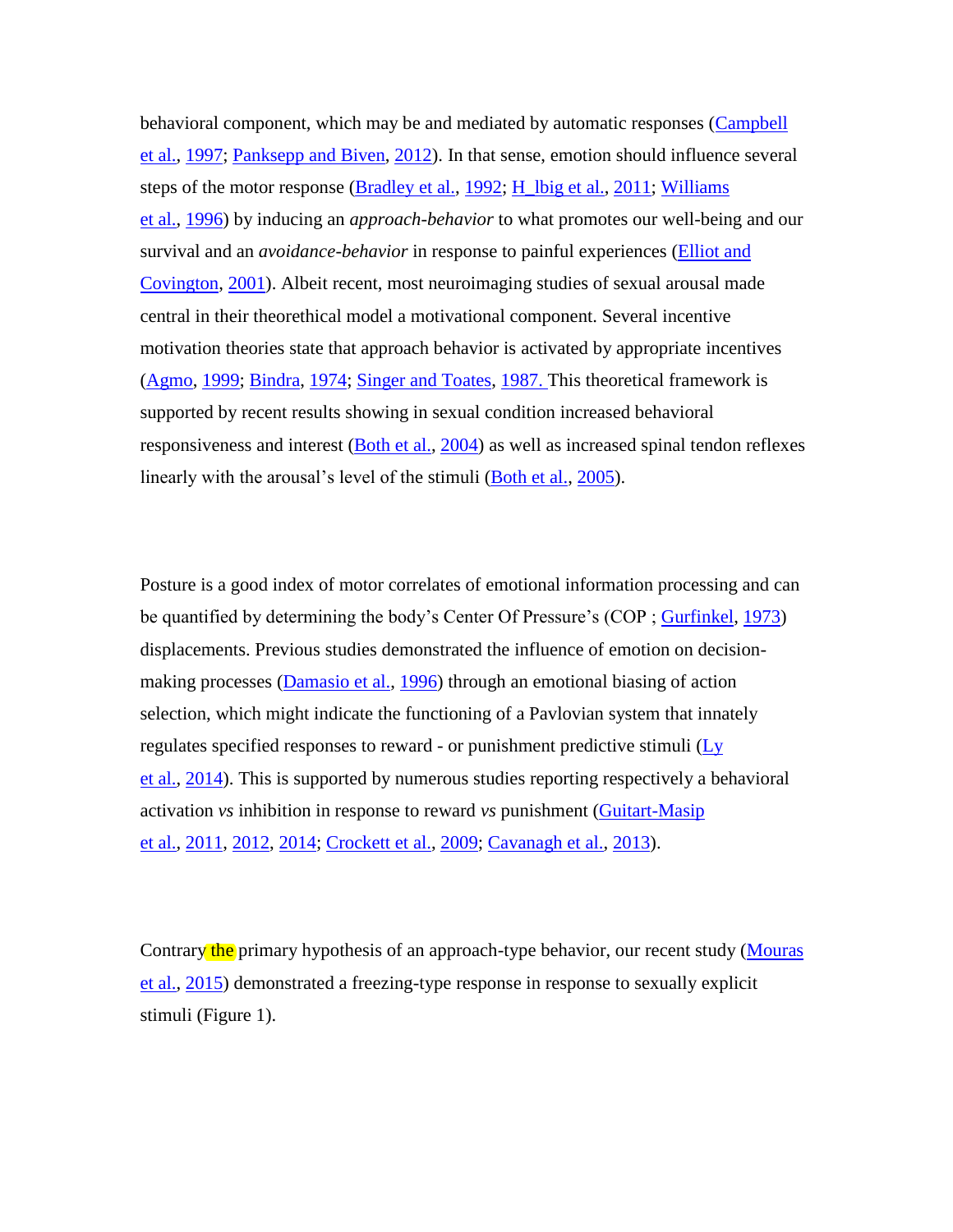

Figure 1: Mean-SD for postural indices as a function of the stimulus (A) Amplitude of the sway of the COP in the mediolateral direction (Amp [COP]-ML) (B) Amplitude of the sway of the COP in the anteroposterior direction (Amp [COP]-AP) (C) Standard displacement of the COP in the mediolateral direction (SD [COP]- ML) (D) Standard displacement of the COP in the anteroposterior direction (SD [COP]-AP) (E) Area encompassed by displacements of the COP (COP-Area) Significant differences are indicated as follows:  $* p < 0.05$ ,  $** p < 0.01$  when comparing stimulus. Figure from Mouras et al. (2015).

These results were quite surprising and in accordance with the GANE theory interpreting the effect of arousal on perception and memory. Previous studies reported a freezing strategy in response to aversive visual images (Facchinetti et al., 2006; Stins and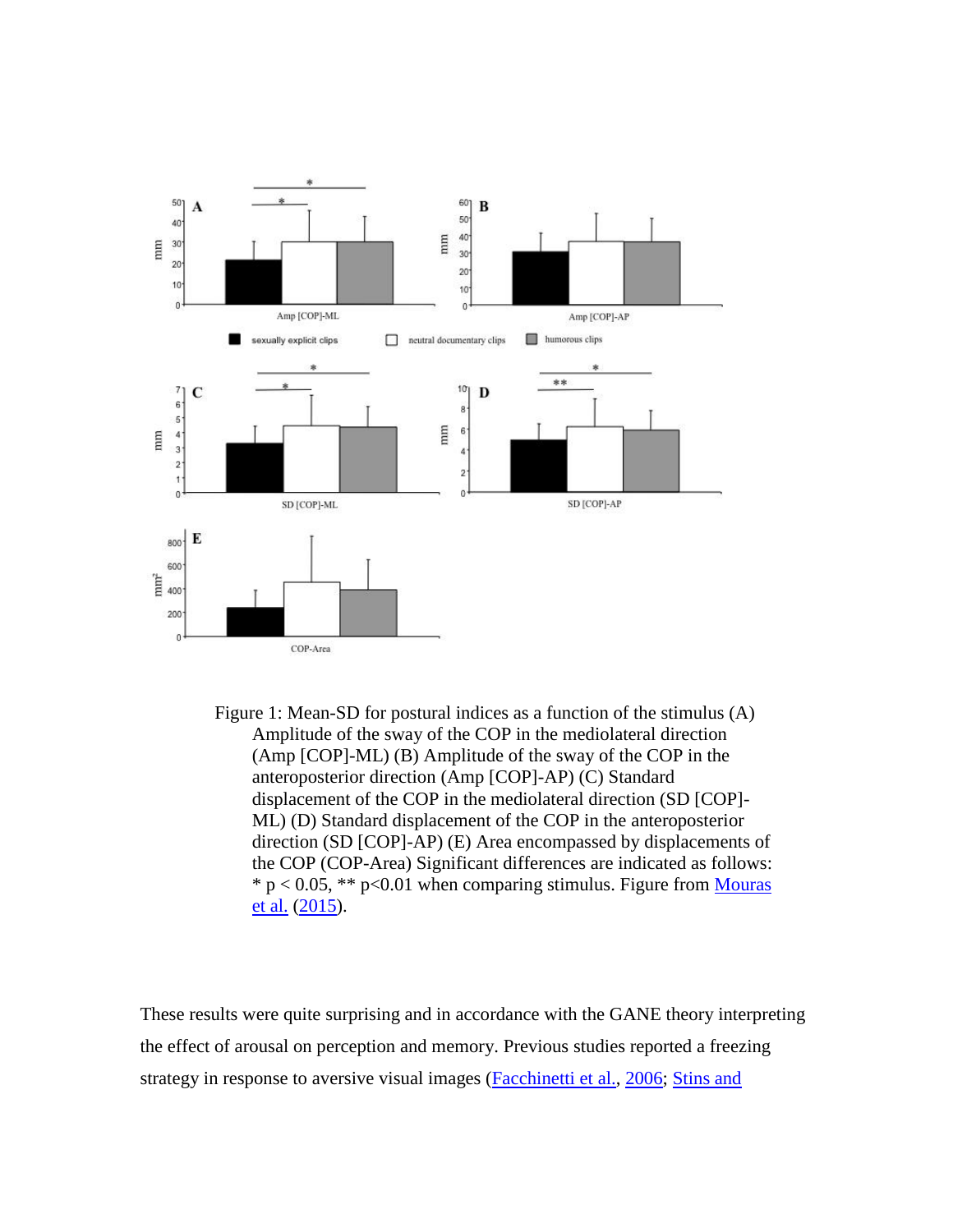Beek, 2007; Hillman et al., 2004) or a defense-type response to unpleasant compared to both pleasant and neutral videos (Hagenaars et al., 2014b). Interestingly, Horslen and Carpenter (2011) argued that arousal only modulated the freezing strategy and Hagenaars et al. (2014a) report that freezing (i) is usually considered as a threat-related defense strategy; (ii) could be similar to immobility occurring in orienting or behavioral inhibition. The temporal dimension of the motor correlates may be central as demonstrated by an early (1-2 s after stimulus onset) freezing behavior in response to unpleasant films (Hagenaars et al., 2014a) that would be associated with an optimal body's position for concealment from the predator (McNaughton and Corr, 2004). Therefore, sexual arousal could be partly associated not only with positive emotions but also with a certain anxiety in accordance with a freezing response to angry faces and related to anxiety (Roelofs et al., 2010). Facchinetti et al. (2006) reported that body sway reductions were observed in response to both unpleasant and pleasant pictures and suggested that " baby and family pictures may have elicited (for subjects) a predisposition to social bonding and that the pre-activation of muscles involved in the anterior-posterior displacement could reflect preparation for processes like attachment and reduction of social distance".

## **References**

- Agmo, A. (1999). Sexual motivation: an inquiry into events determining the occurrence of sexual behavior. *Behavioural Brain Research*, 105(1):129–150.
- Bindra, D. (1974). A motivational view of learning, performance, and behavior modification. *Psychological review*, 81(3):199.
- Both, S., Boxtel, G., Stekelenburg, J., Everaerd, W., and Laan, E. (2005). Modulation of spinal reflexes by sexual films of increasing intensity. *Psychophysiology*, 42(6):726–731.
- Both, S., Spiering, M., Everaerd, W., and Laan, E. (2004). Sexual behavior and responsiveness to sexual stimuli following laboratory-induced sexual arousal. *Journal of Sex Research*, 41(3):242–258.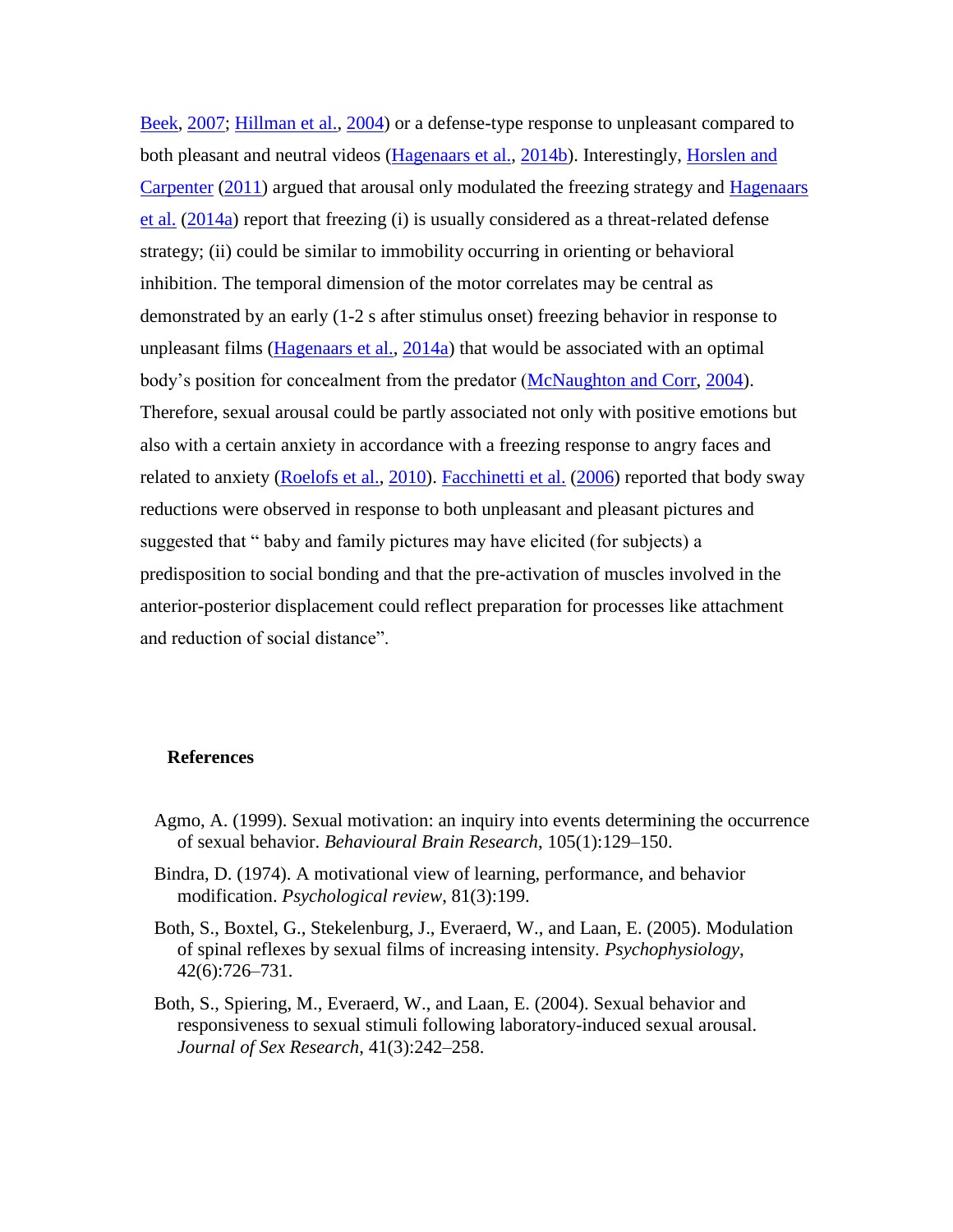- Bradley, M. M., Greenwald, M. K., Petry, M. C., and Lang, P. J. (1992). Remembering pictures: pleasure and arousal in memory. *J Exp Psychol Learn Mem Cogn*, 18(2):379–90.
- Campbell, B. A., Wood, G., and McBride, T. (1997). Origins of orienting and defensive responses: An evolutionary perspective. *Attention and orienting: Sensory and motivational processes*, pages 41–67.
- Cavanagh, J. F., Eisenberg, I., Guitart-Masip, M., Huys, Q., and Frank, M. J. (2013). Frontal theta overrides pavlovian learning biases. *The Journal of Neuroscience*, 33(19):8541–8548.
- Crockett, M. J., Clark, L., and Robbins, T. W. (2009). Reconciling the role of serotonin in behavioral inhibition and aversion: acute tryptophan depletion abolishes punishment-induced inhibition in humans. *The Journal of neuroscience*, 29(38):11993–11999.
- Damasio, A. R., Everitt, B., and Bishop, D. (1996). The somatic marker hypothesis and the possible functions of the prefrontal cortex [and discussion]. *Philosophical Transactions of the Royal Society B: Biological Sciences*, 351(1346):1413–1420.
- Elliot, A. J. and Covington, M. V. (2001). Approach and avoidance motivation. *Educational Psychology Review*, 13(2):73–92.
- Facchinetti, L. D., Imbiriba, L. A., Azevedo, T. M., Vargas, C. D., and Volchan, E. (2006). Postural modulation induced by pictures depicting prosocial or dangerous contexts. *Neurosci Lett*, 410(1):52–6.
- Guitart-Masip, M., Duzel, E., Dolan, R., and Dayan, P. (2014). Action versus valence in decision making. *Trends in cognitive sciences*, 18(4):194–202.
- Guitart-Masip, M., Fuentemilla, L., Bach, D. R., Huys, Q. J., Dayan, P., Dolan, R. J., and Duzel, E. (2011). Action dominates valence in anticipatory representations in the human striatum and dopaminergic midbrain. *The Journal of Neuroscience*, 31(21):7867–7875.
- Guitart-Masip, M., Huys, Q. J., Fuentemilla, L., Dayan, P., Duzel, E., and Dolan, R. J. (2012). Go and no-go learning in reward and punishment: interactions between affect and effect. *Neuroimage*, 62(1):154–166.
- Gurfinkel, E. (1973). Physical foundations of stabilography. *Agressologie: revue internationale de physio-biologie et de pharmacologie appliquees aux effets de l'agression*, 14(Spec No C):9–13.
- Hagenaars, M. A., Oitzl, M., and Roelofs, K. (2014a). Updating freeze: aligning animal and human research. *Neuroscience & Biobehavioral Reviews*, 47:165–176.
- Hagenaars, M. A., Roelofs, K., and Stins, J. F. (2014b). Human freezing in response to affective films. *Anxiety, Stress & Coping*, 27(1):27–37.
- Helbig, T. D., Borod, J. C., Frisina, P. G., Tse, W., Voustianiouk, A., Olanow, C. W., and Gracies, J.-M. (2011). Emotional processing affects movement speed. *Journal of Neural Transmission*, 118(9):1319–1322.